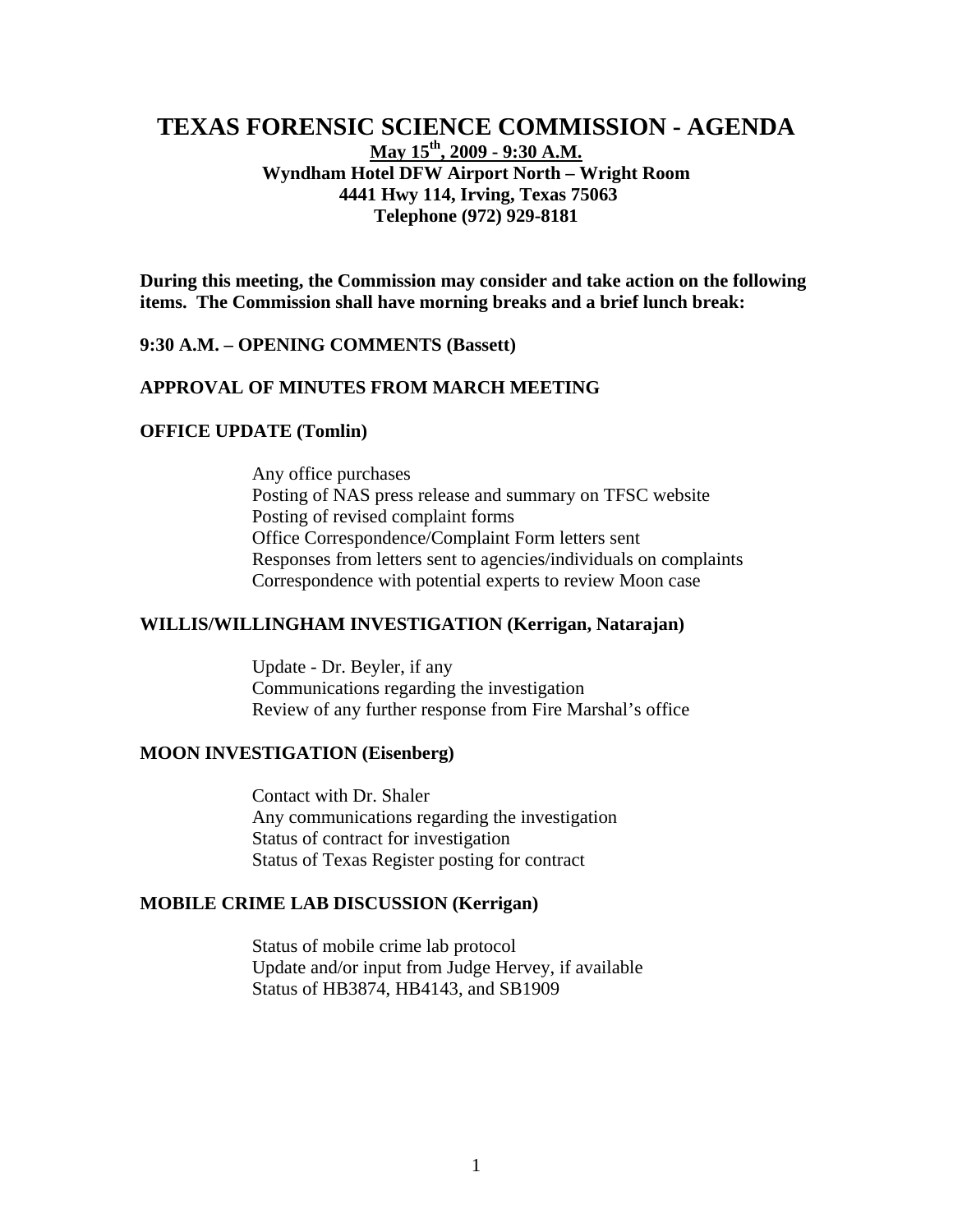#### **DISTRIBUTION OF INFORMATION ON THE TFSC (Kerrigan, Watts)**

Update on Commission outreach activities Status on contacting forensic agencies Assignments of presentations, who will present/attend Approval of final version of TFSC poster for DPS labs Plan for distribution of the DPS poster Lab visits

# **PROPOSAL FOR OPEN MEETING ON DEVELOPMENT/EXPANSION OF TFSC'S OVERSIGHT (Kerrigan, Watts)**

Agencies/individuals to be invited to the open discussion Location of the open meeting Potential topics to be discussed Assignment of any duties to Commission members

# **NAS REPORT IN COMPARISON TO TEXAS FORENSIC LABORATORY PROCEDURES (Kerrigan, Watts, Eisenberg, Natarajan)**

Assignment of duties/idea development for report Contact with Texas forensic labs Deadline for report to be released by Commission

# **DISCUSSSION OF HOW TO HANDLE COMPLAINTS WITH PENDING LITIGATION (Bassett)**

Who should be notified Procedure in which complaints will be processed

### **REVIEW OF ANY COMPLAINT FORMS RECEIVED AND FINAL DECISIONS TO DENY OR REVIEW**

Update on recent correspondence for pending complaints (Tomlin) Distribute updated complaint list

#### **LEGISLATIVE BUDGETING (Bassett)**

Update on any legislative activity Any comments regarding pending legislation affecting Commission

#### **PUBLIC COMMENT PERIOD**

## **REVIEW OF AGENDA ITEMS/ASSIGNMENTS TO BE COMPLETED BEFORE NEXT MEETING**